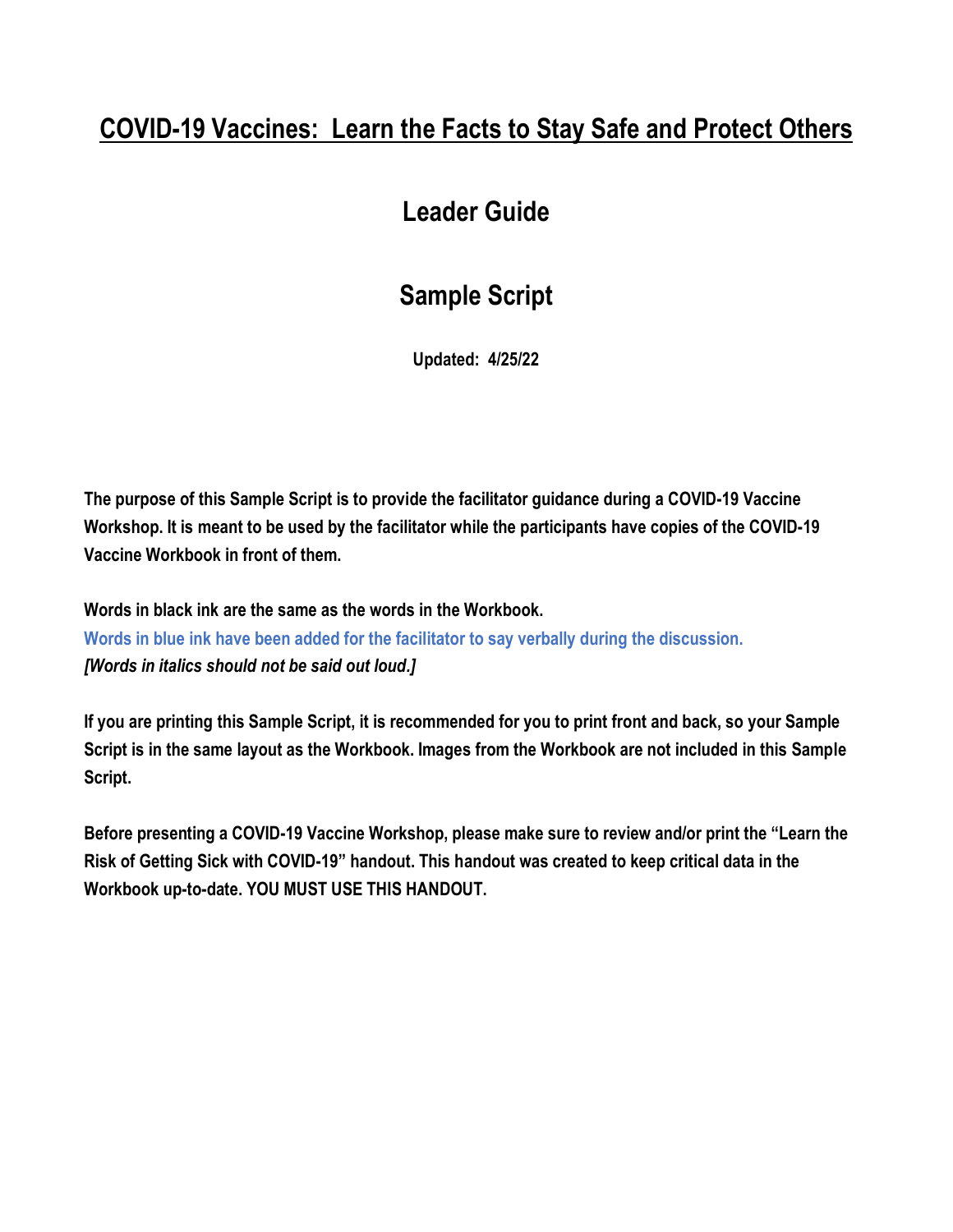## **Introduction**

Hi, my name is \_\_\_\_\_\_\_\_\_\_\_\_\_\_\_\_. Welcome to the COVID-19 vaccine workshop. I'm so glad you were able to make time to be part of this meeting. We will probably spend about an hour together. My goal today is to share some information about the COVID-19 vaccine that is relevant to you and your loved ones. I will be sharing facts that are approved by healthcare experts in hopes that you will leave our meeting today with enough information to make an **informed decision** about getting the COVID-19 vaccine. Many people have already made a decision whether or not to get vaccinated. My hope is that you keep an open mind and know that I am here sharing information that you can trust.

There are a few other things I need to tell you before we get started.

- First, I am a **volunteer facilitator** for this group. I am not a health professional, so I will not have all the answers to your questions. Anything that I cannot answer, please be sure to ask your doctor or other health care provider. Write those questions down as we go, so you won't forget. Within this workbook, there is a page for notes at the beginning, and a page for questions near the end, on page 15.
- Next, you may not agree with what others choose to do with the information shared today. Whether you choose to get the COVID-19 vaccine or not, please remember to be **respectful** of what others say and the choices other people make about their health.
- Let's talk about privacy. Some of you may share some personal things today. It is very important that we all agree to **not repeat** anyone else's personal information they may share.
- Before we dig in, if you have your Community Booklet, go ahead and put it out in front of you. Get a pen or pencil, too. You'll want to write some things down as we talk.

*[For virtual workshops, remind them one more time where to download the materials.]*

Let's get started. Please open your workbook to page 1.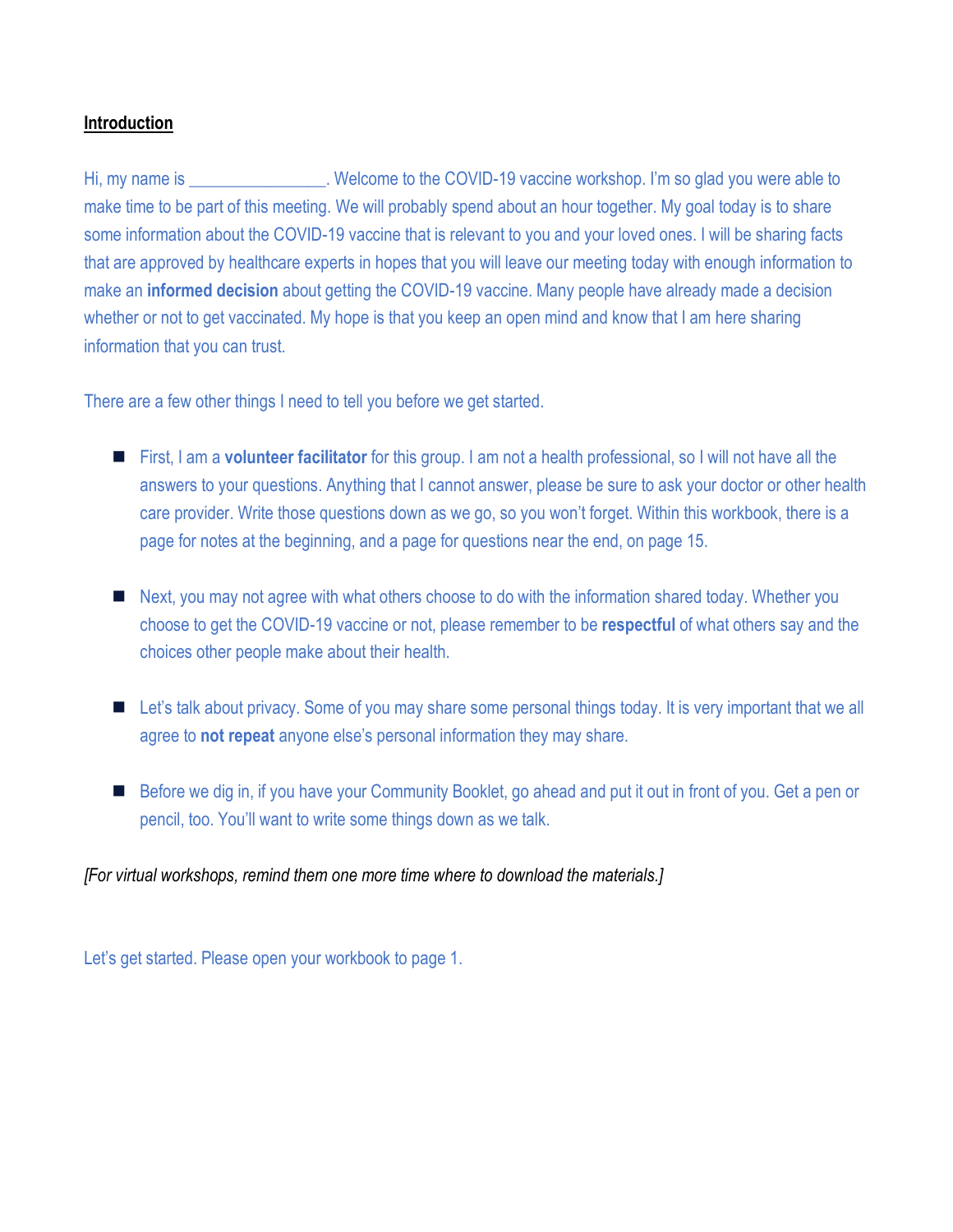## **Page 1: Introduction**

This booklet will help you learn more about the COVID-19 vaccines. The vaccines can protect you and those you care about from COVID-19.

Notice that this booklet was written with input from:

- Members of the community
- Public health experts
- Doctors and
- Pharmacists

If you are getting this booklet at a community learning session, please remember:

- I am a volunteer who is not a health expert. If you have questions that I cannot answer, talk with your doctor or pharmacist. With their help, you can make the best decisions for your health.
- Also notice that this book is interactive. During this session, follow my guidance. You will see this symbol in the booklet when it is time for you to write something down:



• Of note, please recognize that scientists are still studying ways to prevent and treat COVID-19. Check in with your doctor, pharmacist, or local health department often to learn the latest facts, updates, or changes to recommendations.

Please turn to page 2 in your workbook.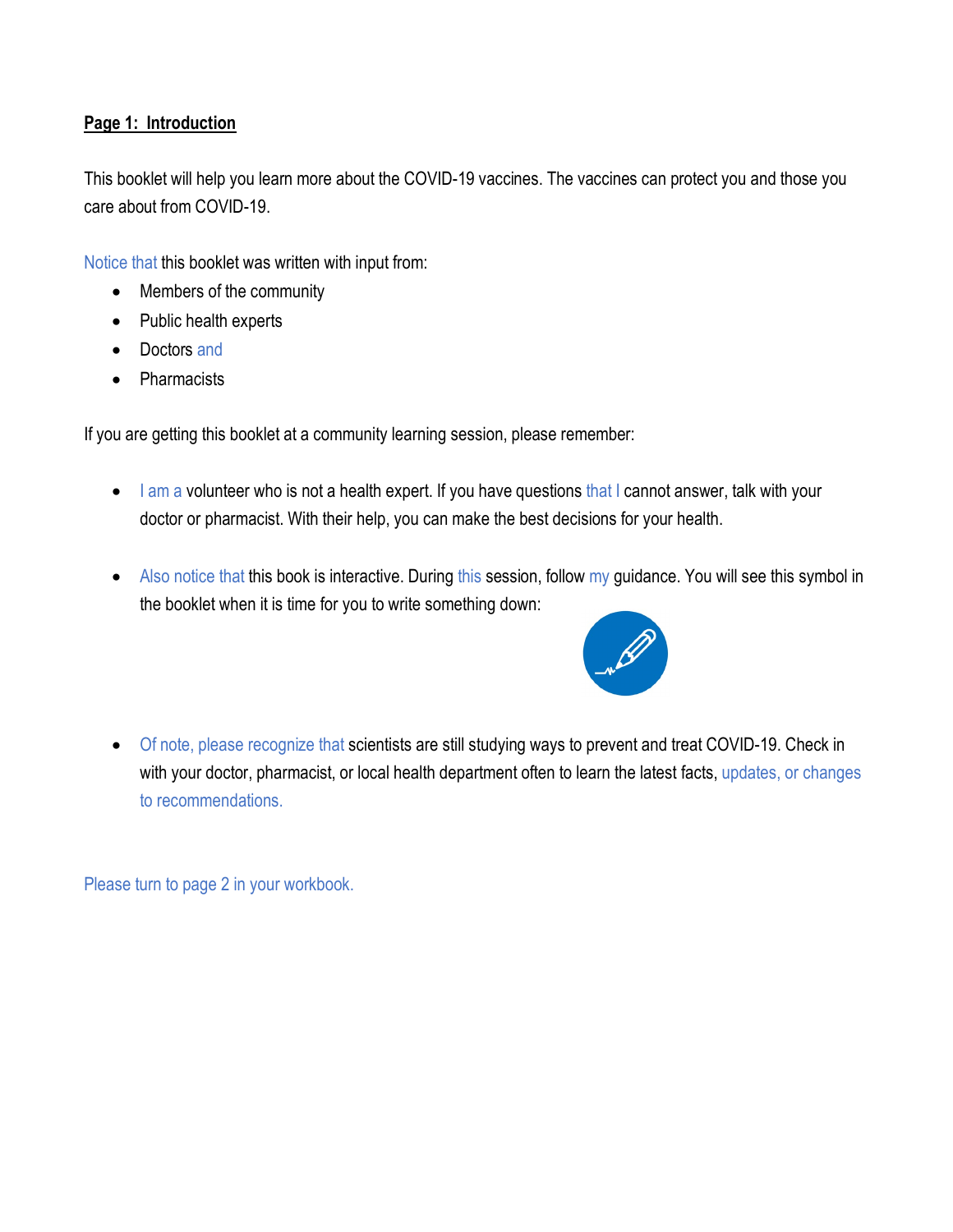# **Page 2: About COVID-19**

## **What is COVID-19?**

First, let's go over a few basics about the COVID virus. You may have heard of COVID-19 referred to as a "coronavirus" or as SARS-CoV-2. COVID-19 is an illness caused by a coronavirus.

- There are many types of coronaviruses. They are called "coronaviruses" because it looks like they have a crown. The term "corona" means crown. If you look at the image on the top right of the page, this shows what a coronavirus looks like. Some coronaviruses cause a mild cold, while others, like COVID-19, can cause severe symptoms and even death.
- The COVID-19 virus is also referred to by scientists as SARS-CoV-2. It stands for:

| <b>SARS</b>               | CoV          |                                 |
|---------------------------|--------------|---------------------------------|
| Severe (very bad)         | Corona       | The 2 <sup>nd</sup> of its kind |
| Acute (sudden)            | <b>Virus</b> |                                 |
| <b>Respiratory (lung)</b> |              |                                 |
| Syndrome (health problem) |              |                                 |

Over time, the COVID-19 virus has changed. New types of the virus, called "variants", have started to spread. Examples of variants are Delta and Omicron.

# **How do I get COVID-19?**

## **COVID-19 is spread when someone who has the virus breathes, coughs, or sneezes.**

After that:

- Droplets can get in mouth, eyes, or nose of another person.
- Droplets can land on surfaces you may touch. If you touch a surface that has COVID-19 on it, then touch your eyes, mouth, or nose, you can get it.

**It is also extremely important to recognize that people who have COVID-19 may not know they have it. They can spread it without knowing.** If you have COVID-19 and no symptoms, you can still spread it.

# **Who is at risk for getting COVID-19?**

**Everyone is at risk for getting COVID-19.** This is because the virus passes easily from person to person. Even if you have had the virus before, you can get it again. You *can* also get it if you've been vaccinated, but your chances of having severe symptoms from COVID are much less likely if you've been vaccinated. We'll talk more about this later in this discussion.

You may be more likely to get COVID-19 if:

- You are within 6 feet of others.
- You do not wear a mask in public.
- You do not wash your hands often.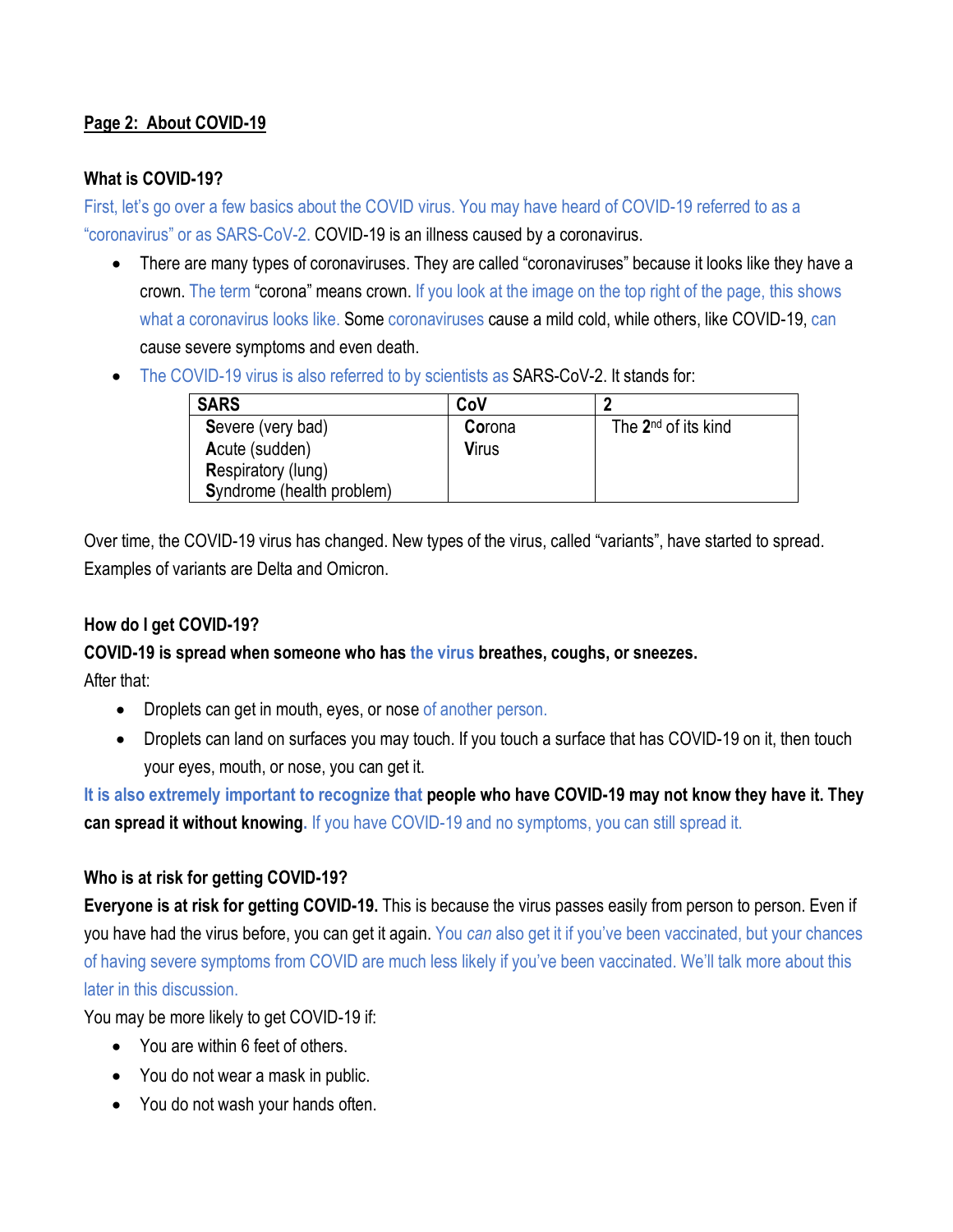# **Page 3: About COVID-19**

## **How serious is COVID-19?**

There is no way of knowing how COVID-19 will affect you. If you get COVID-19, you could have no symptoms at all. Or, you could have mild symptoms such as those you have with a cold. But the virus can also cause **major damage** to your lungs. It could also cause **serious health problems**, such as heart failure, kidney failure, blood clots, or stroke. If you have severe symptoms, you may need to stay in the hospital or need live-saving measures. You could even **die** from COVID-19.

**You do not know how COVID-19 will affect you, or your loved ones.**

Even if you get a mild case of COVID at first, we do not know how it could affect you later. **You could have longlasting side effects from the COVID-19**. We are still learning what some of these long-term issues may be, but some include:

- Tiredness that does not go away
- Trouble thinking clearly, which may make it hard to work
- Shortness of breath
- Hair loss

You may hear of these long-lasting symptoms being referred to as "long-COVID".

Like we talked about earlier, over time, the COVID-19 virus has changed. The virus will likely continue to change and cause new variants. **New variants may spread more easily and quickly and cause more severe symptoms.**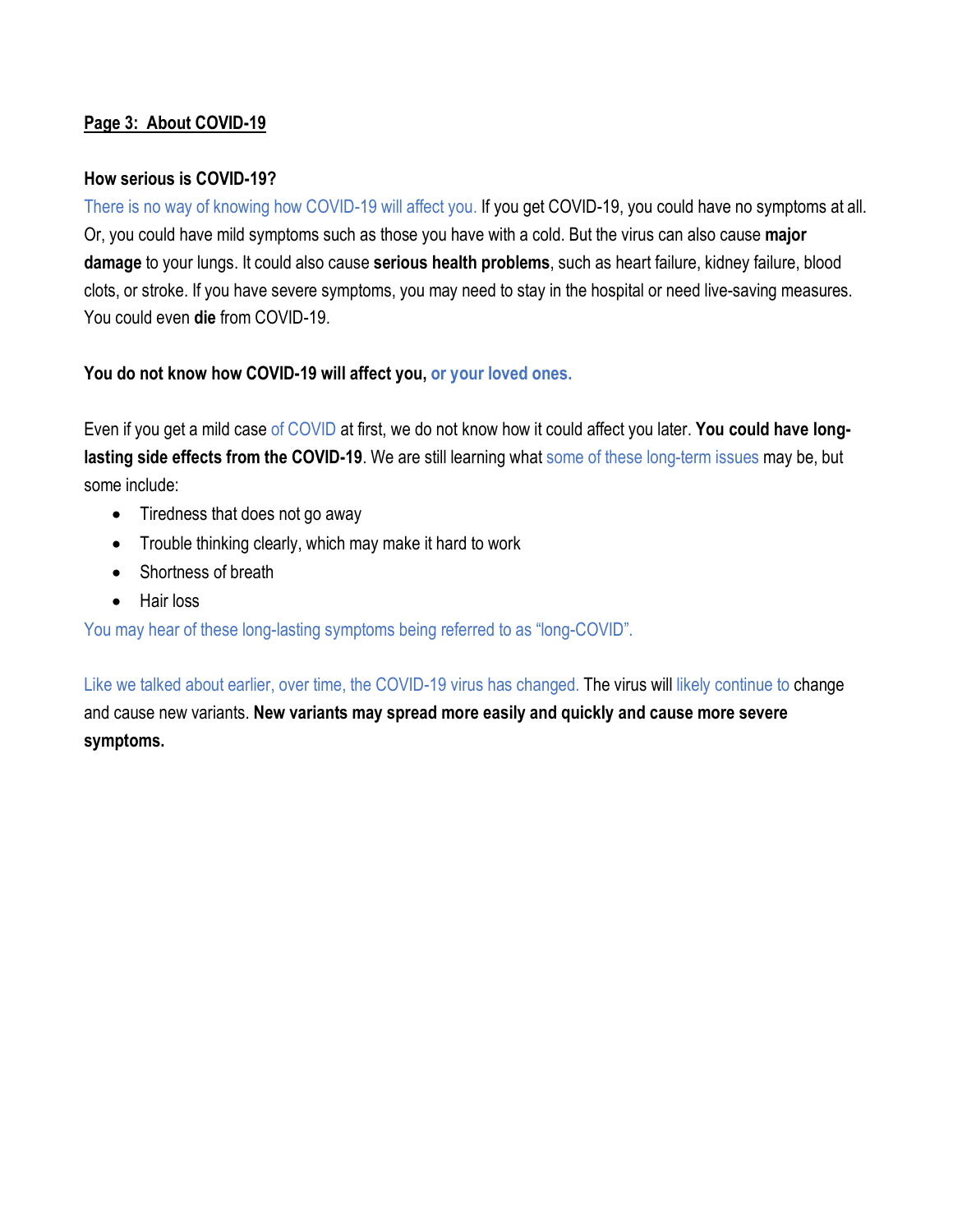# **Page 4: About COVID-19**

## **Who is more risk of getting more severe COVID-19?**

As we discussed, we don't know how COVID will affect any one person. However, we do know that some groups of people have more risk of getting **severe** COVID-19. We are still learning about this, but we do know that anyone in the groups listed on this page are at higher risk for getting more severely ill if they get sick with COVID-19. When we get to the information that has been left blank, I will read the most up-to-date information from the "Learn the Risk of Getting Sick with COVID-19" handout for you to fill in the blanks.

As we go through these, put a check mark next to any of these that apply to you.

• People who have certain health problems. These include people with:

| Cancer                               | • Kidney or liver problems            |
|--------------------------------------|---------------------------------------|
| • Diabetes (either type 1 or type 2) | • Lung problems (like asthma or COPD) |
| Down syndrome                        | • Obesity (very overweight)           |
| Heart problems                       | • Sickle cell disease                 |
| High blood pressure                  | Weak immune system                    |

- Pregnant women
- People who smoke (or used to smoke)

*\*\*\* Please use the Learn the Risk of Getting Sick with COVID-19 Handout for current information\*\*\**

- Adults 65 years and older
	- $\circ$  Only 17 in 100 people in the United States are adults 65 and older.
	- o But, adults 65 years and older account for \_\_\_\_\_\_ in \_\_\_\_\_\_\_ **deaths** from COVID-19.
- African Americans
	- o Almost \_\_\_\_\_ African Americans die from COVID-19 for every \_\_\_\_\_ White person.
- Hispanic people
	- o About \_\_\_\_\_ Hispanic people die from COVID-19 for every \_\_\_\_\_ White person.
- American Indians and Alaskan Natives
	- o Almost \_\_\_\_\_ American Indians and Alaskan Natives die from COVID-19 for every \_\_\_\_\_ White person.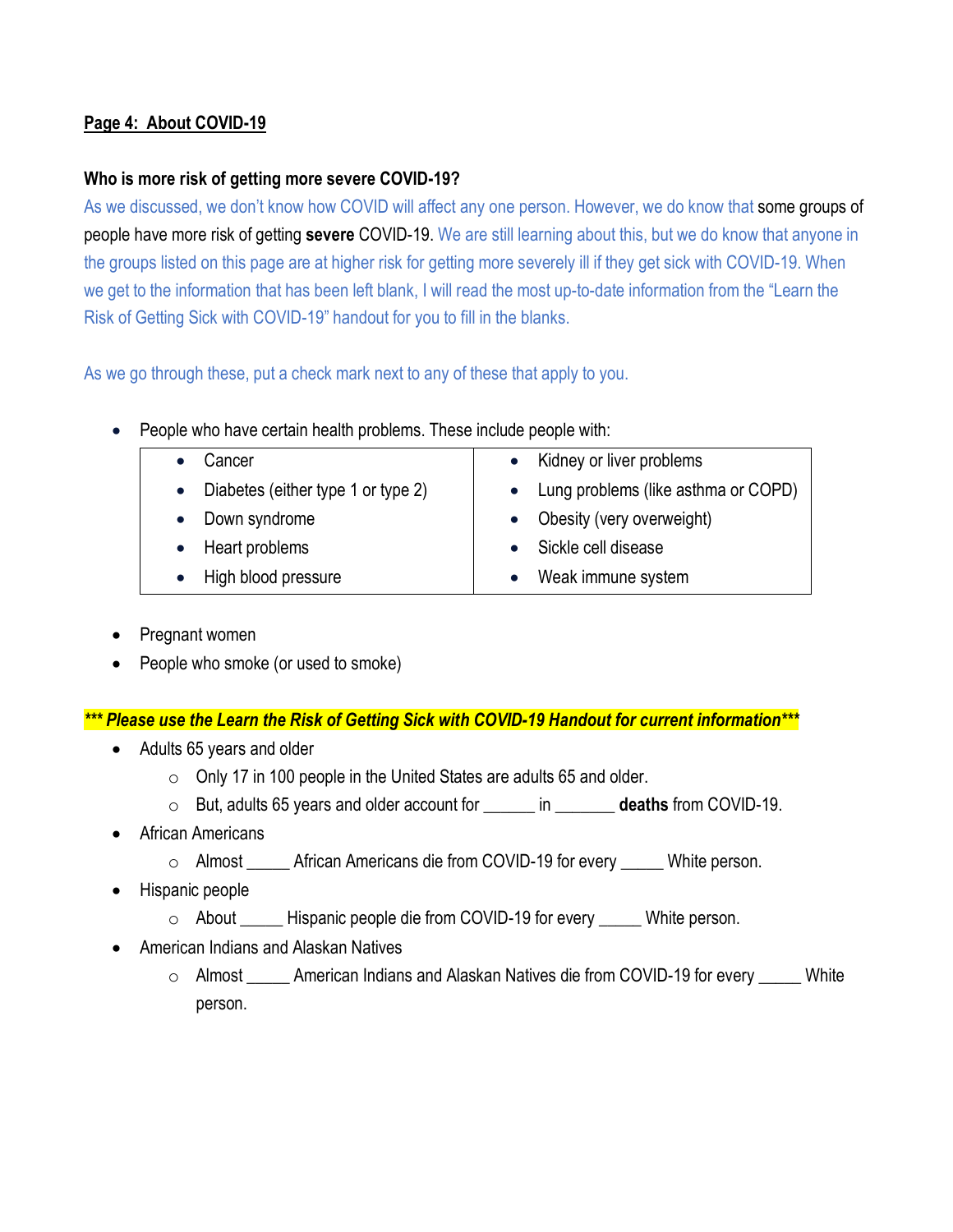## **Page 5: About COVID-19**

## **How else could COVID-19 impact my life and the lives of my loved ones?**

**If you get COVID-19, you could give it to others.** Even if you don't get very sick, you could still give it to someone who could get very sick and may suffer more. In fact, you can give COVID-19 to others even if you don't have any symptoms at all.

Let's take a minute to think about the people you want to protect from COVID-19. In the booklet, write down the names of people you care about. Think about your family. Think about the people you work with or socialize with. We'll take about a minute for you to think about those people and write their names in the workbook. When you have finished writing the names down, please look up so I can see when you are finished.  *[PAUSE.]*

Okay, so now that we've thought about the other people we want to protect, let's discuss some other ways that COVID-19 can impact your life and the people you care about.

**You and others could have to miss work and lose pay.** Even if you aren't sick with COVID-19, if you or other people you live with have been in contact with someone who has COVID-19, you may not be allowed to work. Your children may not be able to attend school or daycare, which may also affect your ability to work.

**Another big issue with the spread of COVID-19 is that it may be hard to get health care.** You, or others you care about, may not be able to get the health care you need if the healthcare system is overwhelmed by taking care of patients with COVID-19. A simple doctor's visit may take more time than usual. You may have to get rescheduled for surgeries. **Another thing to consider is emergency care.** If you have a healthcare emergency, like a heart attack, stroke, or even vehicle accident, it may take longer to get the emergency care you need. **Time is critical during these healthcare emergencies and can be the difference between life and death.**

These are all real issues with COVID-19 that I'm sure most of us have experienced since the start of the pandemic.

**So… what can we do about it?** We've been staying home when we can and keeping our distance from others. We've been washing our hands and wearing our masks. These things have helped stop the spread of this virus, but we have to do more. We have to do more to help ourselves, the people we care about, and our communities. The COVID-19 vaccine is the **number one** way we can **do more** at this time. **The COVID-19 vaccine is the best way to protect yourself and others from the COVID-19 virus.**

Please turn to page 6 in your workbook.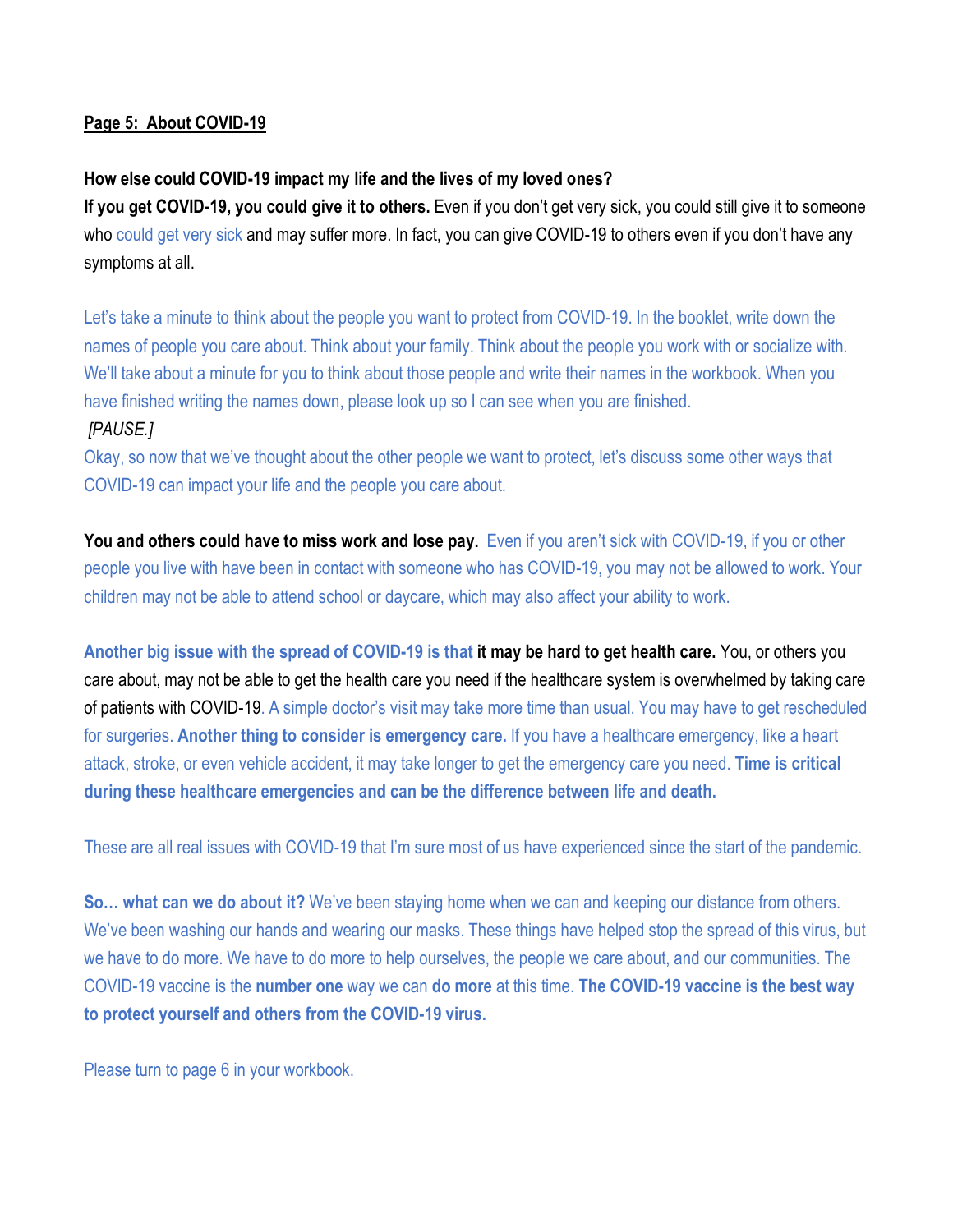## **Page 6: COVID-19 Vaccines Can Protect You from COVID-19**

Before we begin to discuss the vaccines in more detail, I'd like to pause for a moment and note that you may have questions as I go through this information with you. Please write down your questions and I will try to answer as many as I can once we finish going through the information. Some of your questions may be answered later on in this workbook. There is a lot of information out there about this vaccine and it's not all true. **The main points the researchers and the public health officials want you to know are that the vaccines are safe and they work.** 

## **How do COVID-19 vaccines help protect me from the virus?**

You may be wondering *how* the vaccines work, so let's start there and review some science. Your immune system is the part of your body that helps fight off illness. If your immune system is doing its job, and a threat of some kind, like a virus, enters your body, your immune system kicks in. It starts to try to kill that virus or stop it from making copies of itself inside of you and making you sick. For each new threat, your immune system has to teach itself how to fight back. A COVID-19 vaccine will teach your immune system what the COVID-19 virus looks like. This allows your immune system to build a defense against it so you can fight the virus if you come in contact with it.

Other vaccines, not just COVID vaccines, all work to achieve this same goal for a specific disease.

# **How do we know the vaccines help protect people from COVID-19?**

Have you thought to yourself, "How do researchers know if this **new** vaccine will protect us from **COVID-19**?" There have been some large clinical trials to test the vaccines. Initial clinical trials show the vaccines work to protect people from getting COVID-19. In one of the first trials, about 43,000 people joined. About half got the vaccine and about half got the placebo. A placebo is a shot with no vaccine in it. **The people who got the real vaccine were much less likely to get COVID-19.**

## **Let's look at the image in your workbook to review the study data.**

- About 20,000 people got the real vaccine and about 20,000 people got the placebo.
	- o Out of those 20,000 people who got the real vaccine, **only 8 people** got COVID-19.
	- o Out of the 20,000 people who got the placebo, **162 people** got sick with COVID.

This tells us that it works. The vaccine **can** protect you from COVID-19.

**Researchers continue to study the vaccine and how well they protect us from new variants. These studies continue to show that the vaccines are safe and they work.**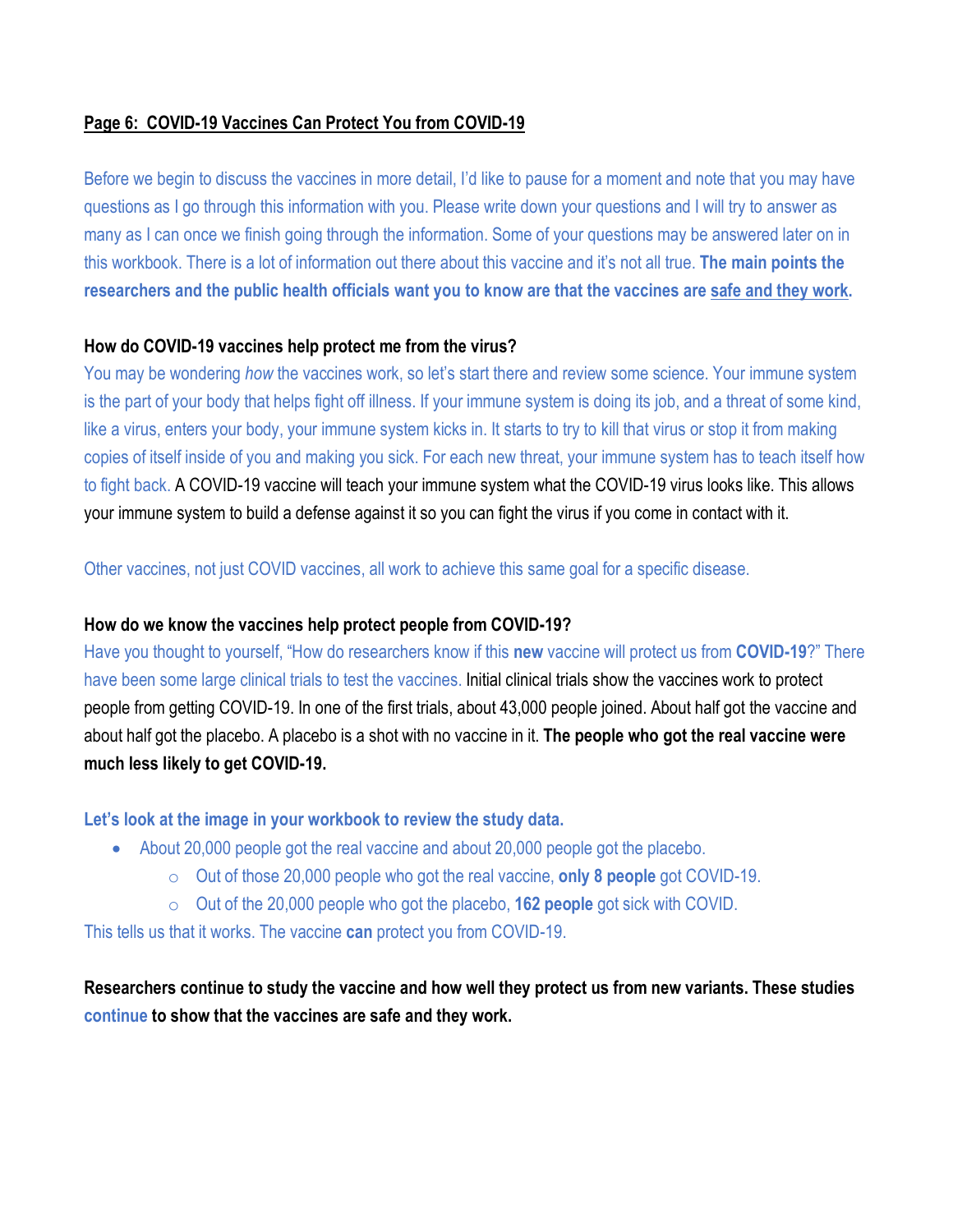# **Page 7: COVID-19 Vaccines Can Protect You from COVID-19**

## **Do the vaccines cause COVID-19?**

**No**. **The vaccines do not cause COVID-19.** The vaccines do not have the COVID-19 virus in them, so they cannot give you COVID.

# **Can I still get COVID-19 if I get a vaccine?**

Yes. However, if you get the vaccine and stay up-to-date on recommended doses, you are much less likely to have severe symptoms that cause a hospital stay or death if you do get COVID.

Please fill in the blank spaces below with the information I will read to you from the "Learn the Risks of getting sick with COVID-19" handout.

# *\*\*\* Please use the Learn the Risk of Getting Sick with COVID-19 Handout for current information\*\*\** Currently:

- For every \_\_\_\_\_\_\_\_\_\_\_\_\_\_\_\_\_\_\_\_\_\_\_\_\_\_\_\_\_\_\_\_\_\_\_\_\_\_\_\_ who **stayed in the hospital** for COVID-19, \_\_\_\_\_ unvaccinated people **stayed in the hospital** for COVID-19.
- For every \_\_\_\_\_\_\_\_\_\_\_\_\_\_\_\_\_\_\_\_\_\_\_\_\_\_\_\_\_\_\_\_\_\_\_\_\_\_\_\_ who **died** from COVID-19, \_\_\_\_\_ unvaccinated people **died** from COVID-19.

# **Is it better to get a COVID-19 vaccine or to get natural immunity from getting sick with COVID-19?**

It is much safer to get the COVID-19 vaccine to get protected from COVID-19. If you do get sick with COVID-19, your body will develop some natural immunity to the virus. Natural immunity is the protection you get from a disease when you actually get sick from that disease. Doctors do not know how long natural immunity will last or how long it protects you. It can be different for each person.

If you get sick with COVID-19, you have some risks. If you get COVID-19, instead of the vaccine:

- You may have more severe symptoms.
- You may have more long-term health problems, even after you get better.
- You may have to go stay in the hospital to treat COVID-19.
- You could even die.

# **Are there risks to getting a COVID-19 vaccine?**

Like other medicines, there are some risks if you get a COVID-19 vaccine. However, **long-term or severe effects are rare** for any vaccine. That includes the COVID-19 vaccine. **The benefits of COVID-19 vaccines far outweigh the risks, which is why the vaccine is so highly recommended.**

**You are more likely to have long-lasting effects from getting COVID-19 than from a COVID-19 vaccine.** Please turn to page 8 in your workbook.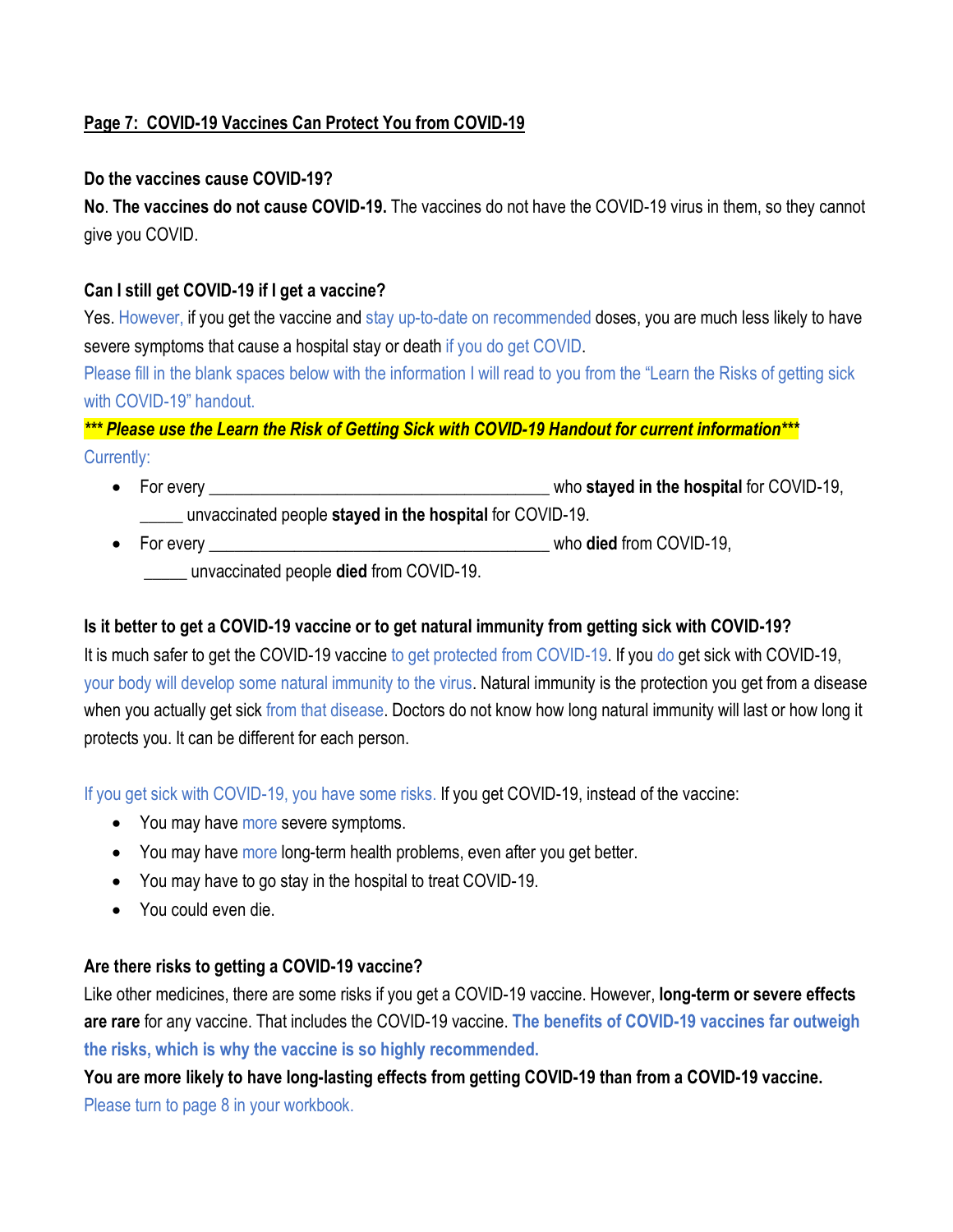## **Page 8: How COVID-19 Vaccines were Developed and Authorized for Use**

I know a lot of people have questions about the process researchers used to make COVID-19 vaccines. On these next few pages, we are going to review the vaccine authorization and approval processes in detail.

We know these vaccines were developed and authorized a lot faster than others in the past. It may seem like it was rushed, but a key takeaway today is that no steps were skipped in the development and authorization of COVID-19 vaccines. They were thoroughly tested to make sure they worked and they were safe.

Let's start by discussing the people who make decisions about vaccines before they are given to the public.

## **Who approves vaccines before they are given to the public?**

We will talk about these groups and the role each of them play in vaccine development on the next page.

These federal agencies and groups of experts review data and approve new vaccines:

- The U.S. Food and Drug Administration (FDA) protects the public health by making sure that medical products are safe to use.
- The Centers for Disease Control and Prevention (CDC) is the national public health agency for the U.S. They make the official recommendations to improve public health.
- The Advisory Committee on Immunization Practices (ACIP) is a group of doctors and public health experts. They recommend to the CDC how to use vaccines to control disease in the United States. The Director of the CDC makes the final decision on recommendations.

**How are vaccines normally developed and how was the process different for COVID-19 vaccines?** Before a vaccine is ever given to people, especially the general public, it goes through a lot of testing to make sure it works and is safe. For COVID-19 vaccines, the usual steps were followed. **No steps were skipped.**

Please remember that COVID-19 is a global public health emergency. It is unlike anything we have seen in our lifetimes. As we discussed, it is spread easily from person to person. It is causing major problems for everyone beyond just health. So, the federal government made the vaccine a priority.

On the next page, we'll discuss how the process was sped up for COVID-19 vaccines, but still focused on safety.

Let's start by getting familiar with the format of this table. On the left, you'll see the steps for vaccine development. In the middle, you'll see how vaccines are normally developed and authorized for use. Then on the far right, you'll see how the process for COVID-19 vaccines was different. We'll start at the top, going from left to right, then working our way down to the bottom.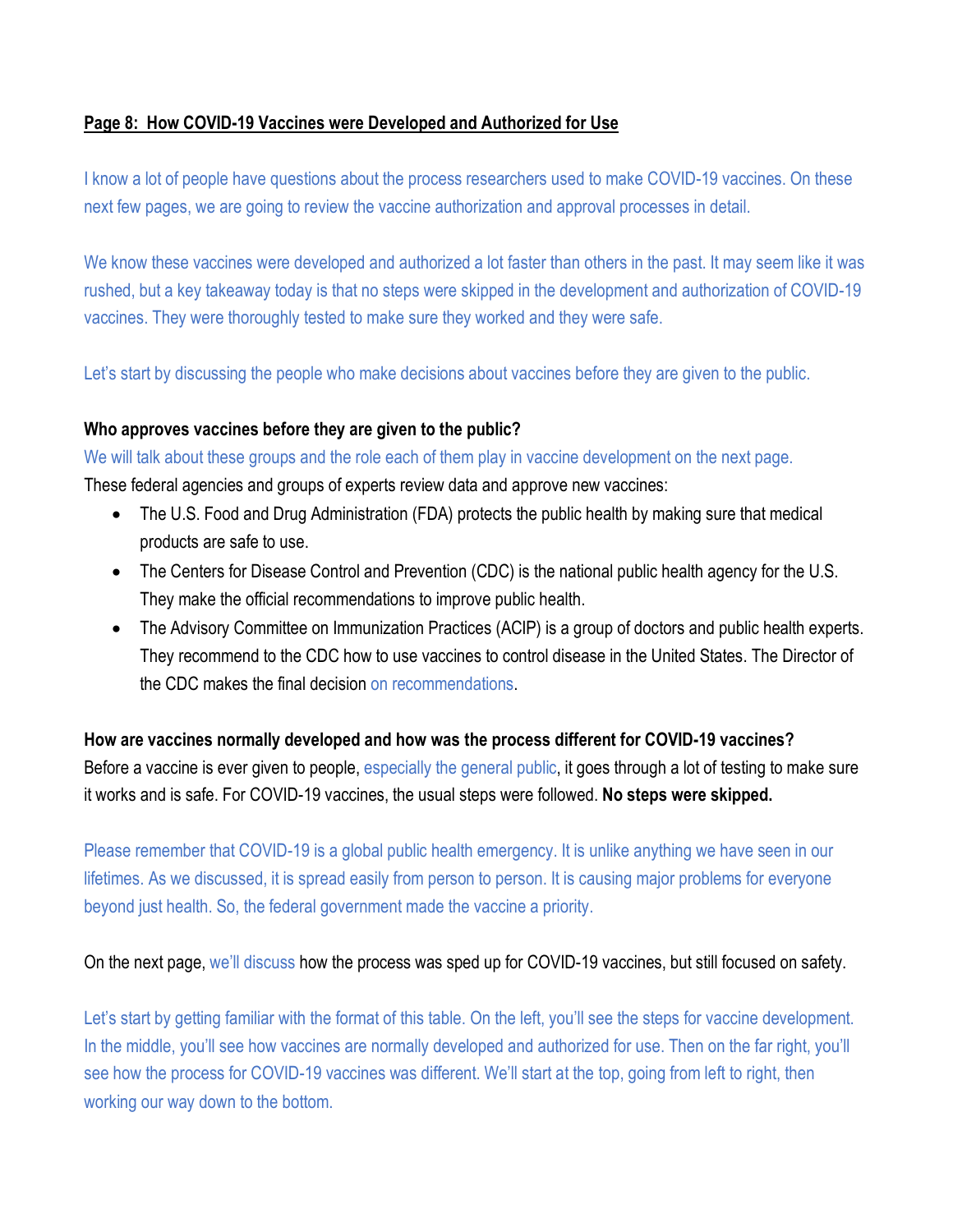# **Page 9: How COVID-19 Vaccines were Developed and Authorized for Use**

*[FACILITATORS: Start with the first "step" (on the left), then discuss how vaccines are normally developed (middle), then discuss how the process was different for COVID vaccines. Then move down to the next step.]*

| <b>Steps</b>             | How are vaccines normally developed and authorized                                                                      | How is the process for COVID-19 vaccines different?          |
|--------------------------|-------------------------------------------------------------------------------------------------------------------------|--------------------------------------------------------------|
|                          | for use?                                                                                                                |                                                              |
| The first step is an     | Researchers get an idea for a vaccine to prevent or treat a                                                             | Because of the public health emergency, our                  |
| Idea for a vaccine       | disease. To see if it will work, they must do lots of tests.                                                            | government and private organizations gave billions of        |
| and lab testing          | This costs a lot of money. Normally, To get the money for                                                               | dollars. This let researchers do testing without waiting for |
|                          | testing, they apply for grants. This can take a long time.                                                              | grants.                                                      |
|                          |                                                                                                                         | And, some testing had already happened. Researchers          |
|                          |                                                                                                                         | started working on this type of vaccine almost 20 years ago. |
|                          |                                                                                                                         | Funding and previous research helped speed up this stage     |
|                          |                                                                                                                         | of the vaccine development for COVID.                        |
| Next, vaccines go        | Researchers use clinical trials to make sure vaccines work                                                              | The government funding helped researchers do some of the     |
| into                     | and are safe. There are 3 phases.                                                                                       | phases at the same time, or back-to-back. They did not       |
| <b>Clinical trials</b>   | - Phase 1: Tests safety on a few people.<br>- Phase 2: Tests safety on a group of people.                               | skip steps. As usual, tens of thousands of people            |
|                          | Phase 3: Tests safety on a larger group of people,                                                                      | participated in these trials.                                |
|                          | including special populations such as minority groups.                                                                  |                                                              |
| Then,                    | The FDA reviews:                                                                                                        | The FDA made sure there were people working to               |
| <b>Review of safety</b>  | • All the data from the clinical trials                                                                                 | review safety information from the clinical trials. Their    |
| data,                    | - Details about how and where the vaccine is made                                                                       | workers covered shifts 24 hours per day, 7 days a week.      |
| manufacturing            | This helps them decide if the vaccine works and if it is                                                                | After the FDA reviewed the safety data, they approved an     |
| process, and             | safe. If the FDA finds that the vaccine does work and is                                                                | Emergency Use Authorization (EUA). An EUA allows the         |
| authorization for        | safe, they will authorize it.                                                                                           | FDA to make certain medical products available for public    |
| use                      | But before the public can get it, the ACIP reviews the data.<br>The CDC makes the final approval. Please make note that | health emergencies (like pandemics).                         |
|                          | with COVID vaccines, doctors and pharmacies can't give                                                                  | We'll talk about an EUA versus full-FDA approval in a few    |
|                          | vaccines until the CDC makes the approval.                                                                              | pages.                                                       |
| Manufacturing and        | After the FDA approves the vaccine, the drug companies                                                                  | Extra funding allowed drug companies to produce              |
| delivery                 | start making it. It gets ordered and delivered to places who                                                            | millions of doses during the clinical trials. This made      |
|                          | will give vaccines. Note here that the word "approves" is                                                               | vaccines available as soon as the FDA authorized them.       |
|                          | used for normal vaccine development.                                                                                    | For COVID vaccines, the FDA "authorized" them for use.       |
| <b>Safety monitoring</b> | The CDC collects information about adverse events for all                                                               | To track side effects of the COVID-19 vaccine, the CDC       |
|                          | vaccines after they are available to the public through                                                                 | created v-safe. V-safe provides private health check-ins.    |
|                          | Vaccine Adverse Event Reporting System (VAERS).                                                                         | This allows the CDC to monitor safety in real time.          |
|                          | Anyone can report to this system even if it they are not                                                                | Also, the CDC requires those who give the vaccine to report  |
|                          | sure if the vaccine caused the possible side effect.                                                                    | any known adverse events to VAERS.                           |
|                          | Vaccine safety experts decide which reports may be                                                                      | It is important to be aware that anything reported to VAERS  |
|                          | related to the vaccine. Many are not.                                                                                   | can be seen by the public. Just because something is         |
|                          | Researchers and doctors also continue to study the                                                                      | reported to VAERS as potentially being related to a vaccine  |
|                          | vaccine.                                                                                                                | does not mean it actually was caused by a vaccine.           |

Please turn to page 10 in your booklet.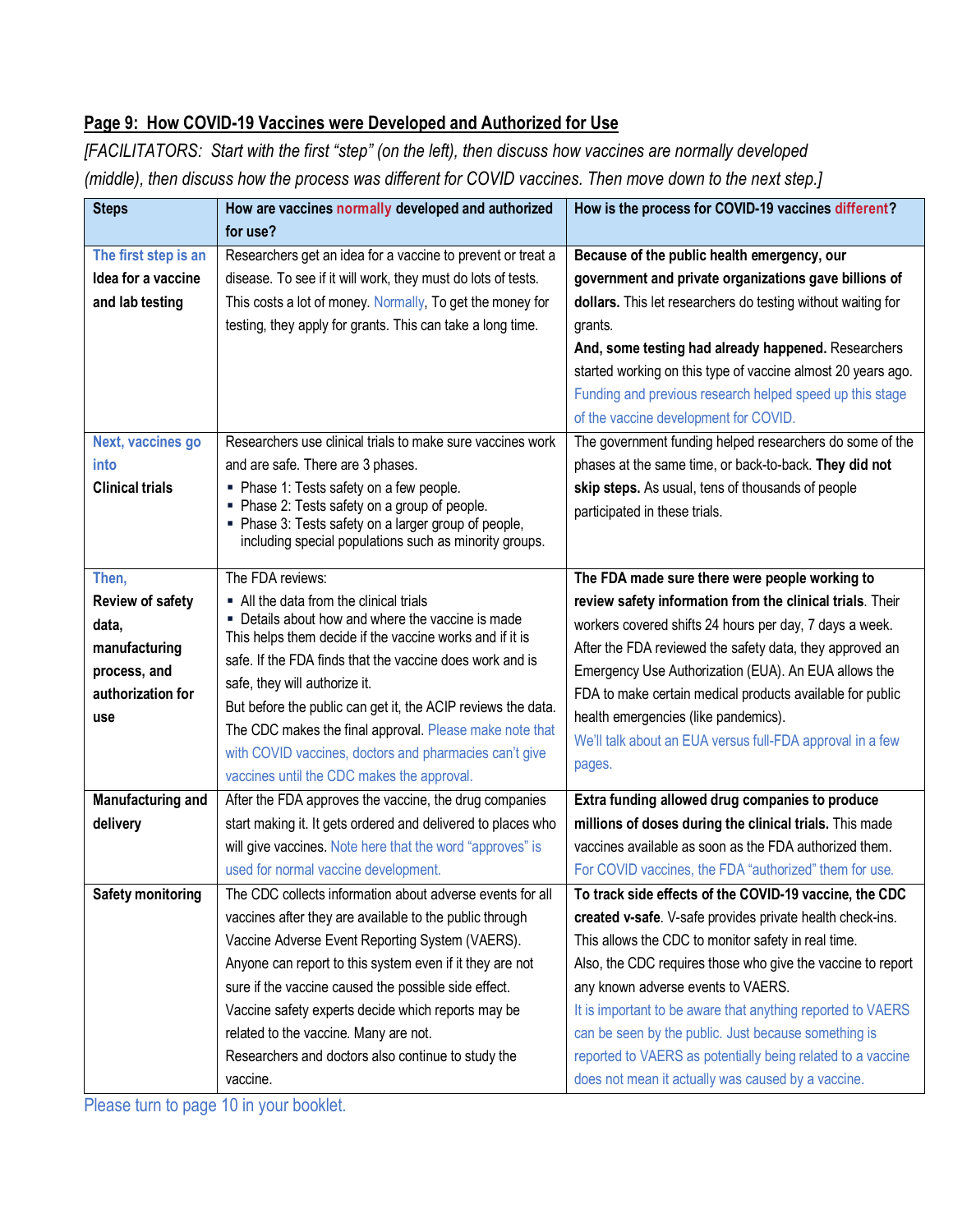# **Page 10: How COVID-19 Vaccines were Developed and Authorized for Use**

Now that we've discussed how the vaccine approval process works, let's talk about who was included in the clinical trials for COVID-19 vaccines.

## **Who has been involved in COVID-19 vaccine clinical trials?**

Many different people were involved in clinical trials. This includes:

- People of color
	- $\circ$  Nearly 1 in 10 in the trial for the first authorized vaccine were African American
	- o For the initial clinical trial for Pfizer, which was the first authorized vaccine, in the United States:
		- 6% of participants were Asian
		- **10% of participants were African American**
		- 13% of participants were Hispanic/Latinx
		- **1% of participants were Native American**
		- About 30% of the U.S. participants have diverse backgrounds
- People of all ages
	- $\circ$  At first, the studies only included healthy people ages 16 and older.
	- $\circ$  Once the vaccines were proven safe for younger ages, the started doing tests on younger age groups.
- Pregnant women
	- $\circ$  Like with younger people, testing in patients who were pregnant started after the vaccine was expected to be safe for this population.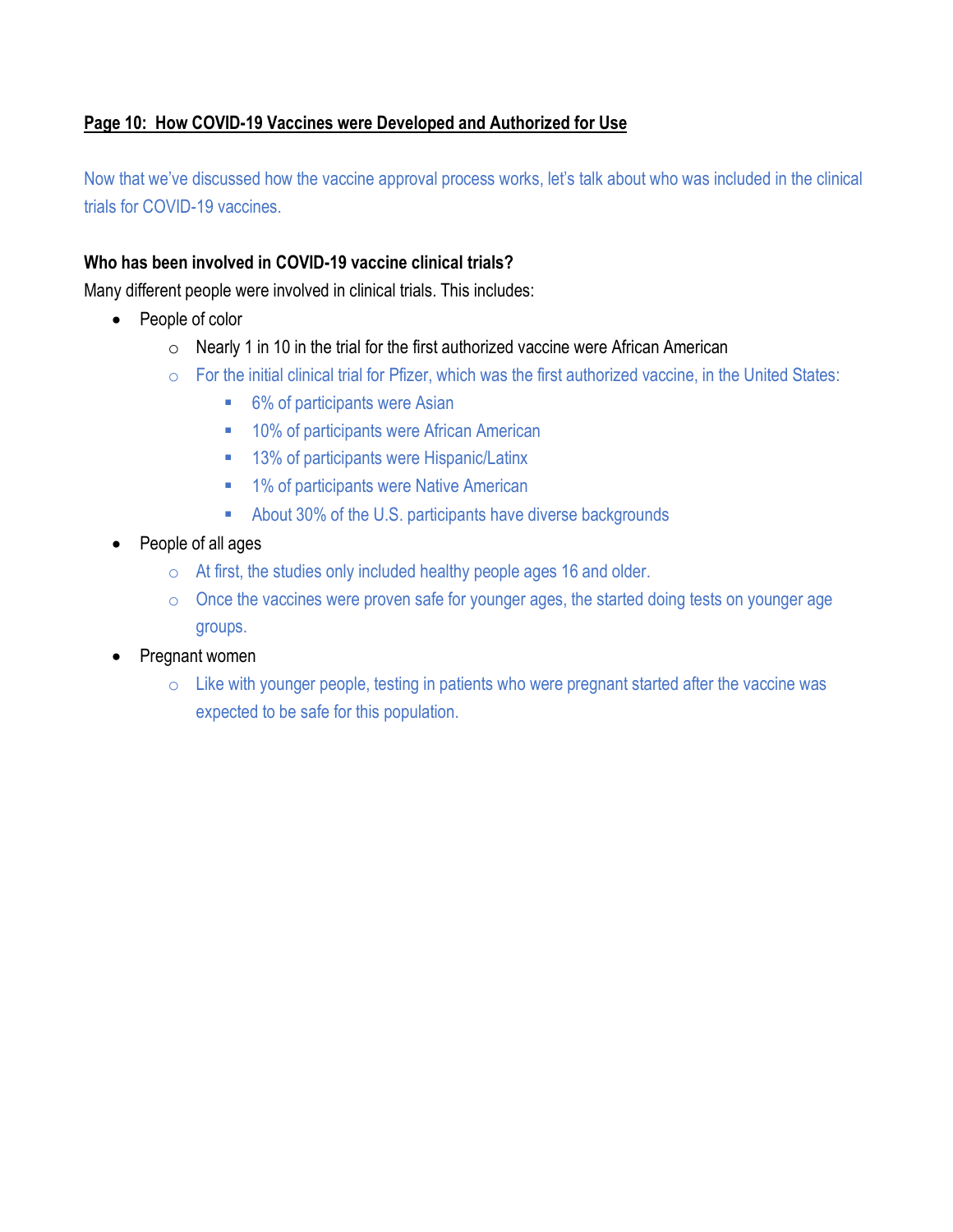# **Page 11: How COVID-19 Vaccines were Developed and Authorized for Use**

# **Are COVID-19 vaccines fully approved by the FDA?**

Some of the drug companies, that originally had an Emergency Use Authorization (EUA), have asked for and received full approval from the FDA for their vaccine.

## **How did the FDA decide to approve these vaccines?**

The FDA reviewed the data again after some time had passed and more people had gotten the vaccine. Their full approval signals that this data shows the same level of safety as it did with the EUA.

# **What are the ingredients in the COVID-19 vaccines?**

Most of the ingredients in COVID-19 vaccines are also found in foods. These include fats, sugars, and salts. Other ingredients are like those in other vaccines. None of the current vaccines have eggs, gelatin, latex, or preservatives. All current COVID-19 vaccines are free from metals (such as aluminum or mercury).

Please turn to page 12.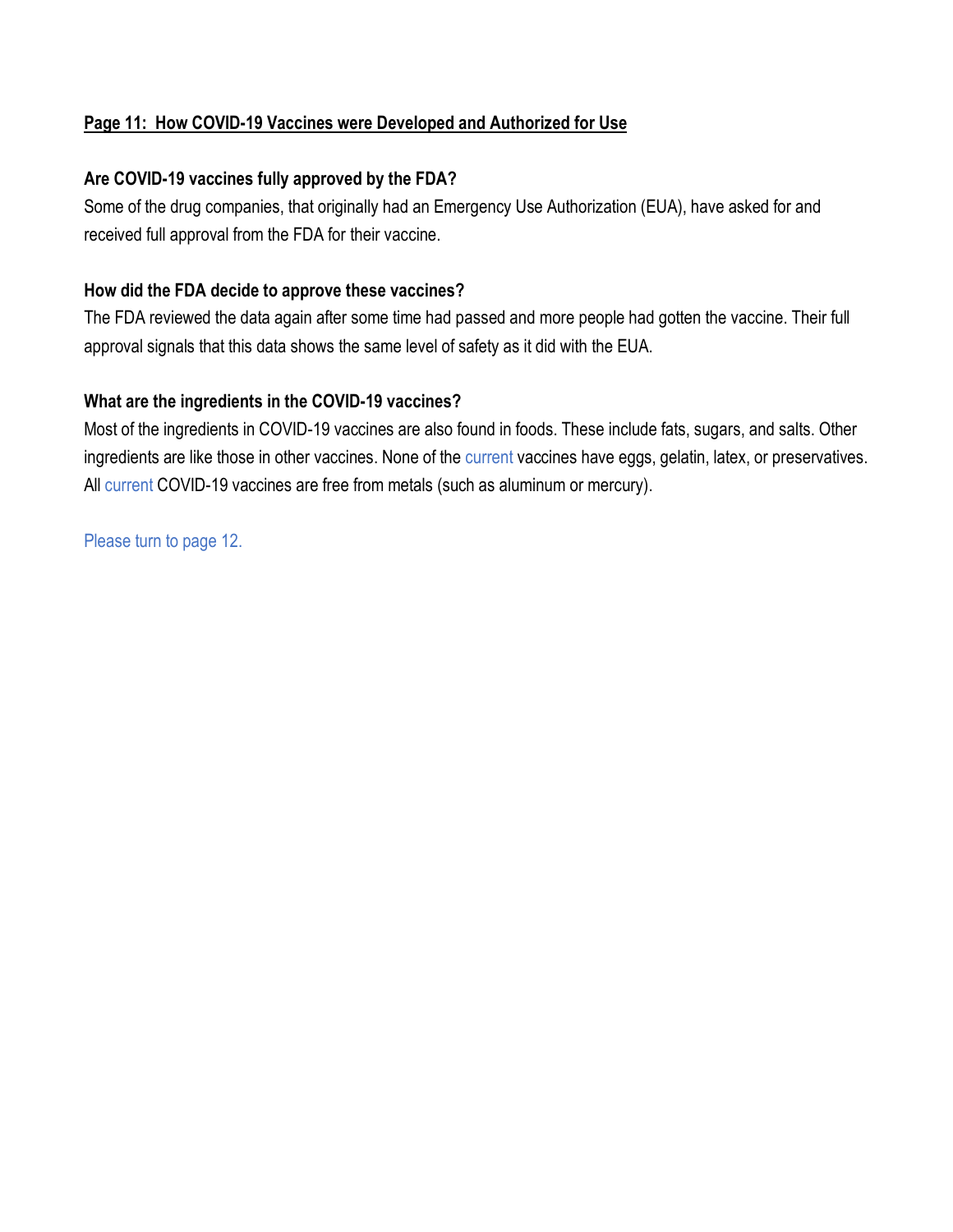# **Page 12: Getting a COVID-19 Vaccine**

## **Who should get a COVID-19 Vaccine?**

**Most people should get a COVID-19 vaccine.** You should get the vaccine even if you have already have COVID-19. As with any vaccine or medication, there are always exceptions in terms of people who should not get it, but please do not assume that you can't get it for some reason. Talk to your doctor or pharmacist to learn if you should get the vaccine, especially if you have an allergy or health condition that makes you hesitant to get the vaccine. **There are very few medical reasons, like allergies or health conditions, that would prevent someone from getting the vaccine.**

# **How many doses of a COVID-19 vaccine do I need?**

More than 1 drug company makes COVID-19 vaccines. Each one is a bit different. The number of shots you need depends on your age, your health, and how long it has been since your last shot. Talk to your doctor or pharmacist to find out when you need your next shot.

When you get your vaccine, ask if you need another dose and when you should get it. However, keep in mind that the recommendations can change. Ask your doctors and pharmacist during your visits with them to make sure you're informed about the current recommendations.

Write down on your calendar when you will need to get the next dose.

## **When can I get a COVID-19 vaccine?**

You can get it now!

## **Where do I go to get a COVID-19 vaccine?**

You may be able to get the vaccine from your:

- Pharmacy
- Doctor's office
- Arkansas Department of Health Local Health Unit (website in workbook)
- Some other place

Check the box above to note where you plan to get your vaccine.

To learn where to go to get a vaccine:

- Check the Arkansas Department of Health website (website in workbook)
- Call: 1-800-985-6030
- You can also ask your friends and family who have already gotten a vaccine where they went.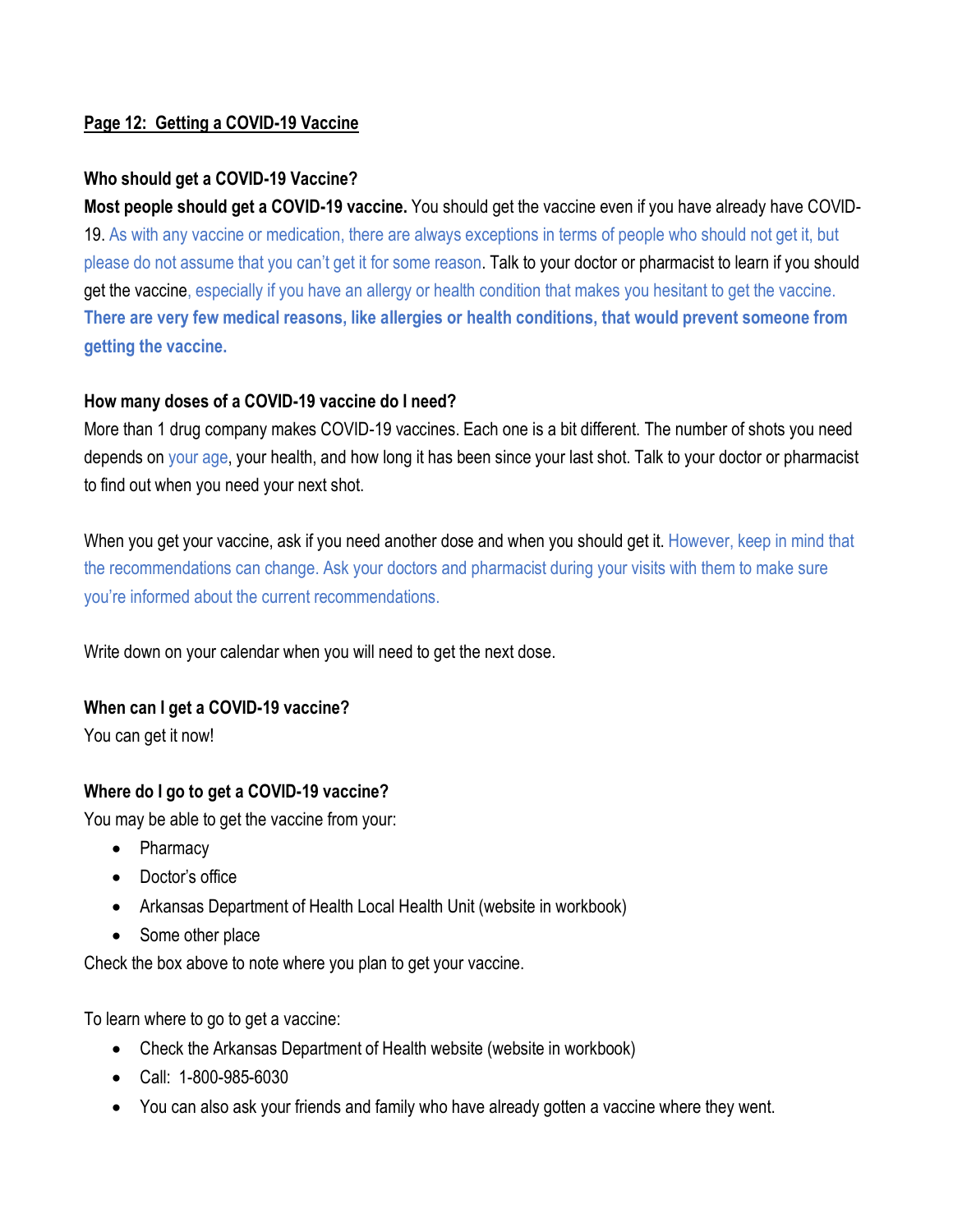# **Page 13: Getting a COVID-19 Vaccine**

## **How much will it cost to get a COVID-19 vaccine?**

## **The vaccine will not cost you anything, regardless if you have health insurance or not.**

- If you do not have health insurance, you will not pay anything for the vaccine.
- If you do have health insurance, the clinic or pharmacy may bill your insurance to pay for their costs of giving you the vaccine and storing it. But you will not pay anything.

## **What can I expect after I get a COVID-19 vaccine?**

After you get a vaccine, no matter what dose, you may have a sore arm or mild cold-like symptoms for a few days. Some people will have a fever or feel tired for a few days. This is your body's response to the vaccine as it works to learn how to fight off the virus. You may not have side effects at all. As we mentioned earlier in this discussion, the vaccines do not have COVID-19 virus in them and they cannot actually give you COVID-19.

## **Can I get a COVID-19 vaccine if I am pregnant, trying to get pregnant, or breastfeeding?**

Yes. COVID-19 vaccines are safe, and is recommended, for women who are pregnant, trying to become pregnant, or breastfeeding. Studies show that it can be dangerous if you get sick with COVID-19 while you are pregnant because you are more likely to have serious symptoms. This can also harm your baby. But, if you get the vaccine, you can pass on immunity to your baby.

# **Can the COVID-19 vaccines affect my fertility?**

No. Vaccines do not cause fertility (ability to have children) problems in women or men.

Please turn to page 14.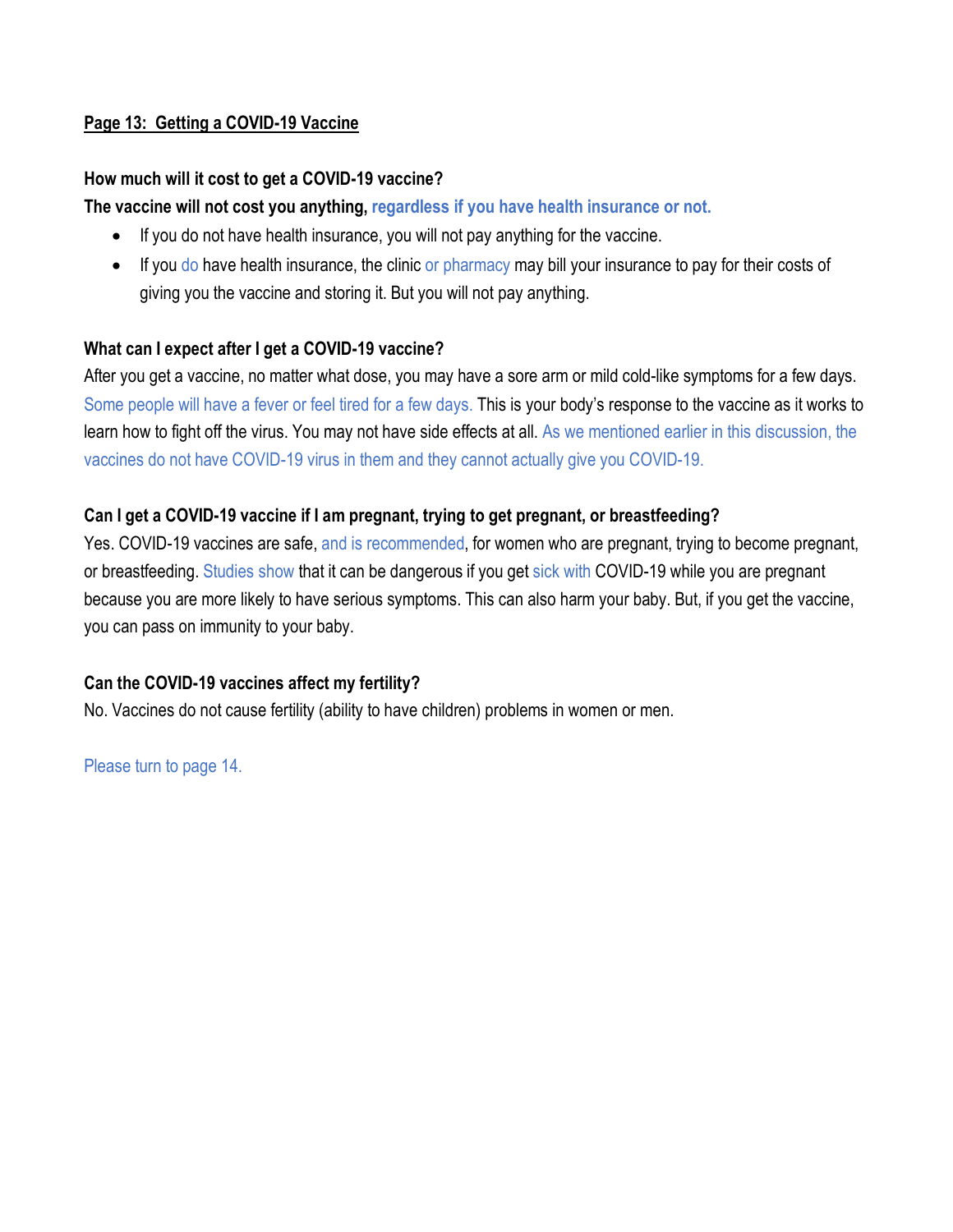# **Page 14: Getting a COVID-19 Vaccine**

# **Can the mRNA vaccines change my DNA?**

No. The mRNA vaccines cannot change your DNA in any way. The vaccine teaches your immune system to fight the virus. After this happens, your body no longer needs the vaccine's ingredients. Your body breaks them down and gets rid of them.

# **What should I do if I have questions?**

- When you go to the clinic or pharmacy to get your vaccine, staff should give you a fact sheet. If they don't give you a fact sheet, I would encourage you to ask for one. Because there are different vaccines, the fact sheet will be about the exact vaccine you will get. The fact sheet will tell you:
	- $\circ$  If there are certain people who should not take the vaccine
	- $\circ$  What ingredients are in the vaccine
	- o What side effects you should expect

**You may still have questions about the COVID-19 vaccine. You should get all your questions answered before you plan to get the vaccine.** The next page of this workbook has been left blank for you to write down any questions you may have.

- If you have questions about the vaccine, you can:
	- $\circ$  Talk to your doctor
	- $\circ$  Talk to your pharmacist
	- o Contact the Arkansas Department of Health
		- **Visit: website in workbook**
		- Call: 1-800-803-7847
		- **Email: ADH.Coronavirus@arkansas.gov**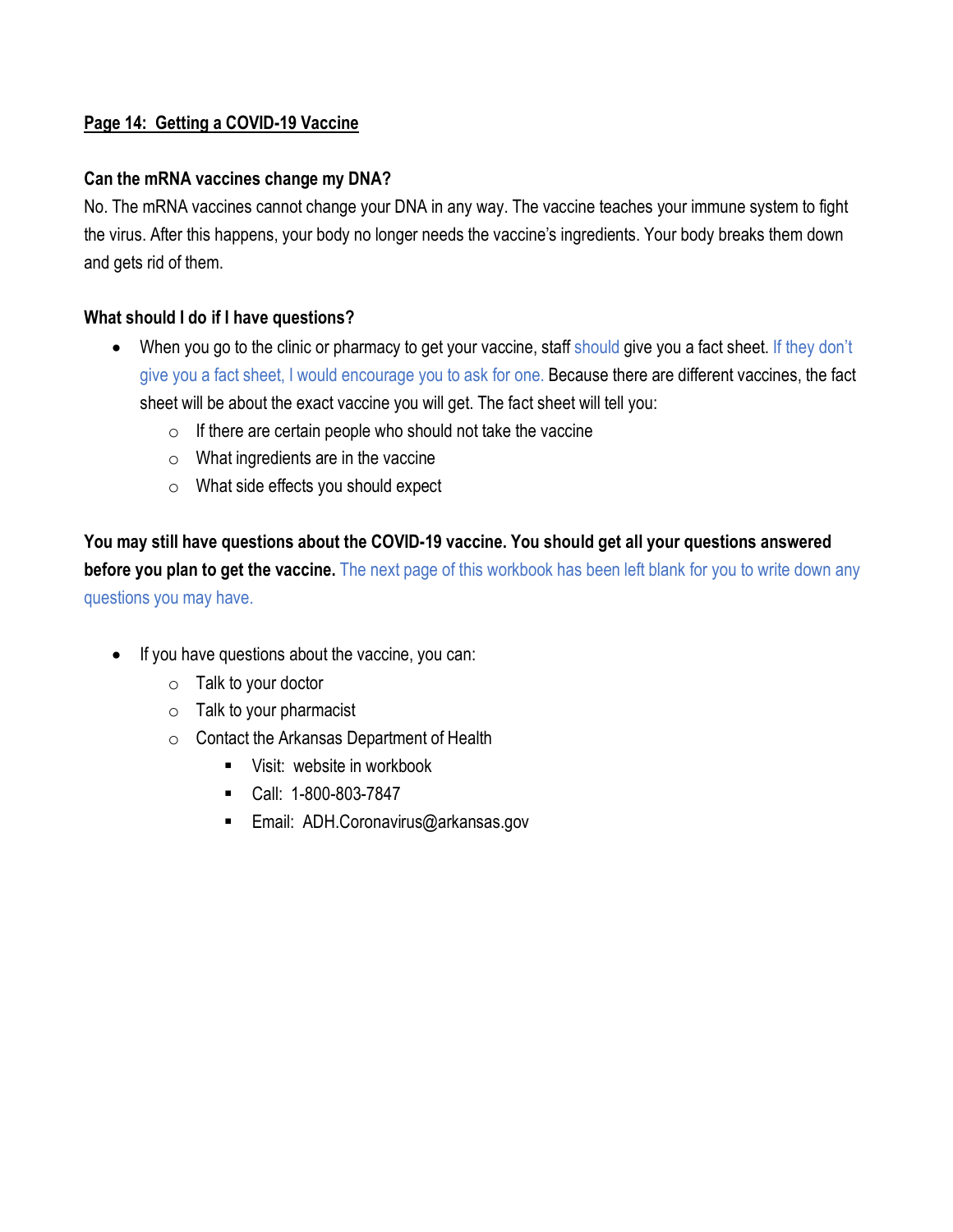# **Page 15: Write Your Questions Here**

Write your questions here: (BLANK PAGE)

Please turn to page 16.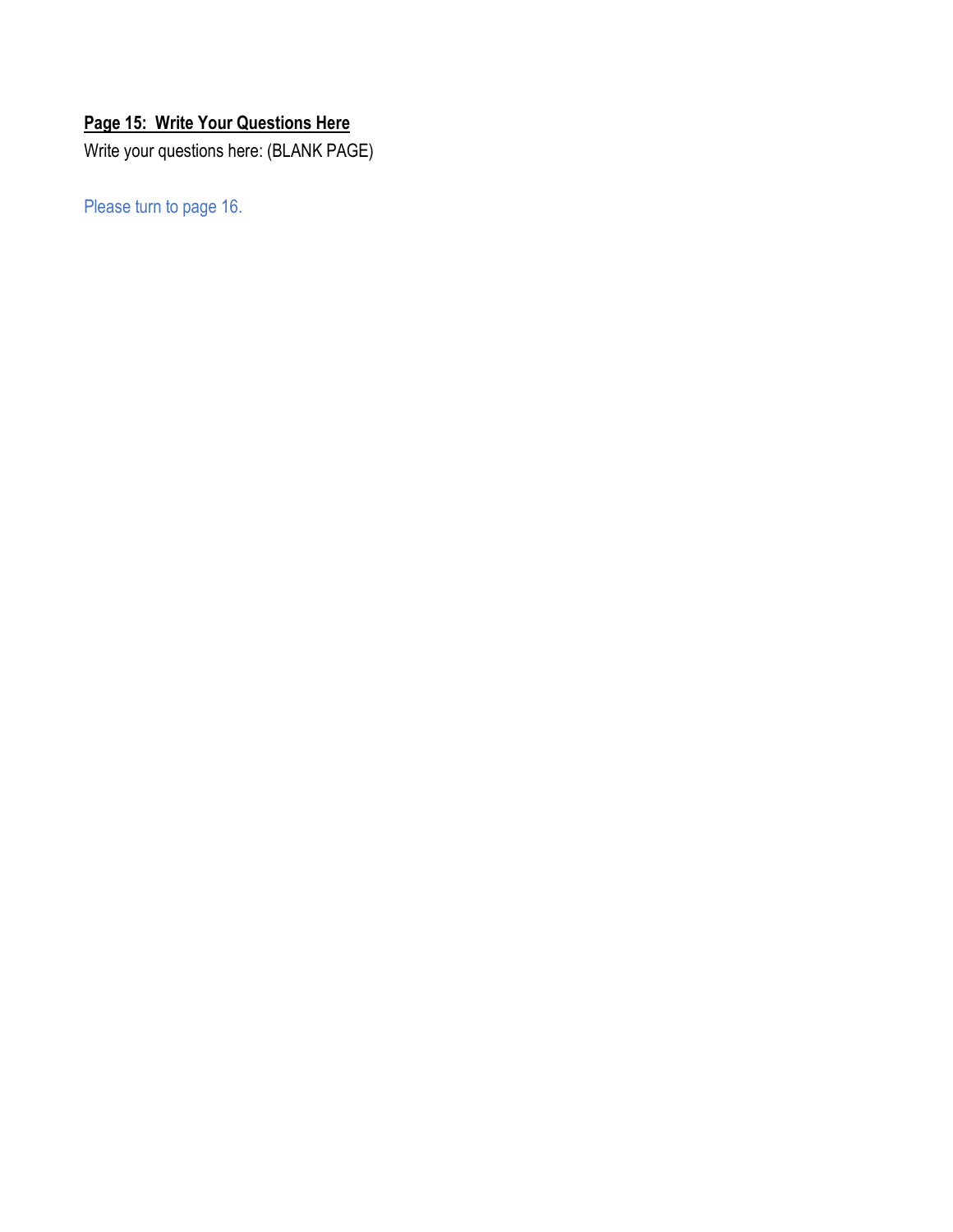# **Page 16: Other Ways to Prevent COVID-19 and its Problems**

As we wrap up this presentation, I'd like to go back over a few of the main points we talked about today.

If you get COVID-19, there is no way to know how severe it would be, so it is important that you do what you can to help prevent it. You should:

- Get the COVID-19 vaccine, even if you already had COVID-19.
- Avoid large gatherings and crowded indoor places.
- Stay at least 6 feet away from others in public.
- Wear a mask if you are in a place where it is required or recommended.
- Wash your hands often. If you can, use warm water and soap. Rub your hands together for at least 20 seconds.
- Stay at home if you are sick.